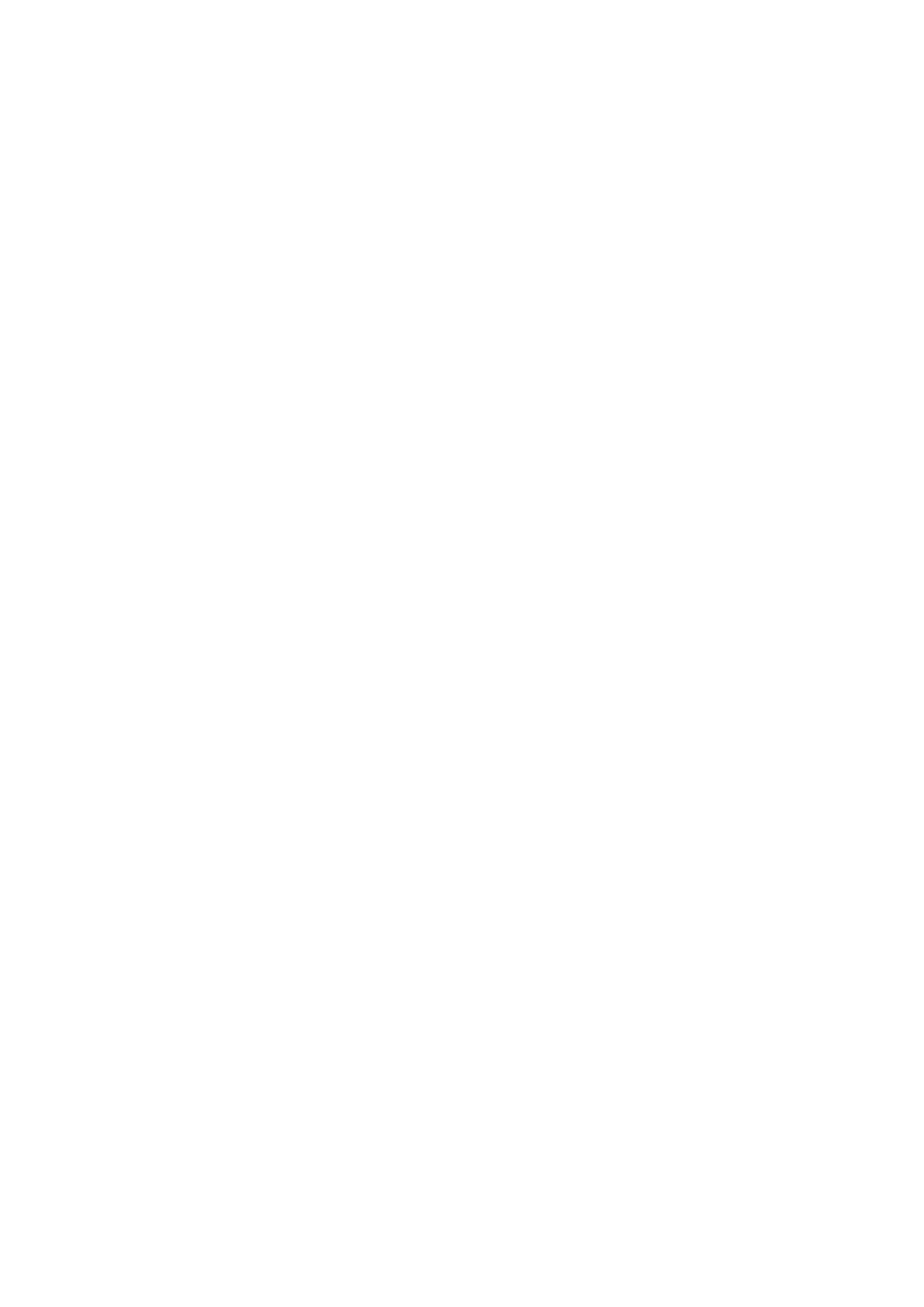## **XIIIth Quark Confinement and the Hadron Spectrum**

# **Wednesday, August 1, 2018**

## **Light quarks: B1a - Hall A (2:00 PM - 3:40 PM)**

#### **-Conveners: Xiangdong Ji**

| time [id] title                                                          | presenter             |
|--------------------------------------------------------------------------|-----------------------|
| 2:00 FM15] New results on distribution amplitudes from lattice QCD       | Prof. BALI, Gunnar    |
| 2:30 FM12] Parton-pseudo distribution functions from Lattice QCD         | ZAFEIROPOULOS, Savvas |
| 3:00 FM90] Pion structure from lattice QCD                               | PETRECZKY, Peter      |
| 3:20 F[99] Fractal structure, power-law distribution and hadron spectrum | DEPPMAN, Airton       |

## **Light quarks: B1b - Hall A (4:00 PM - 5:40 PM)**

### **-Conveners: Liping Gan**

| time [id] title                                                                                                                                               | presenter              |
|---------------------------------------------------------------------------------------------------------------------------------------------------------------|------------------------|
| 4:00 FM98] Recent COMPASS results on the transverse extension of partons inside<br>the proton and plans for a new measurement of the proton radius with muons | KABUSS, Eva-Maria      |
| $4:30$ F[M[14] Hadron spectroscopy with photons at CLAS and CLAS12                                                                                            | Dr FILIPPI, Alessandra |
| $5.00$ F $[M_0]$ A look at hadronization via high multiplicity                                                                                                | Prof. KOKOULINA, Elena |
| 5:20 FM1] Recent experimental results from the SND detector                                                                                                   | Dr KOROL, Aleksandr    |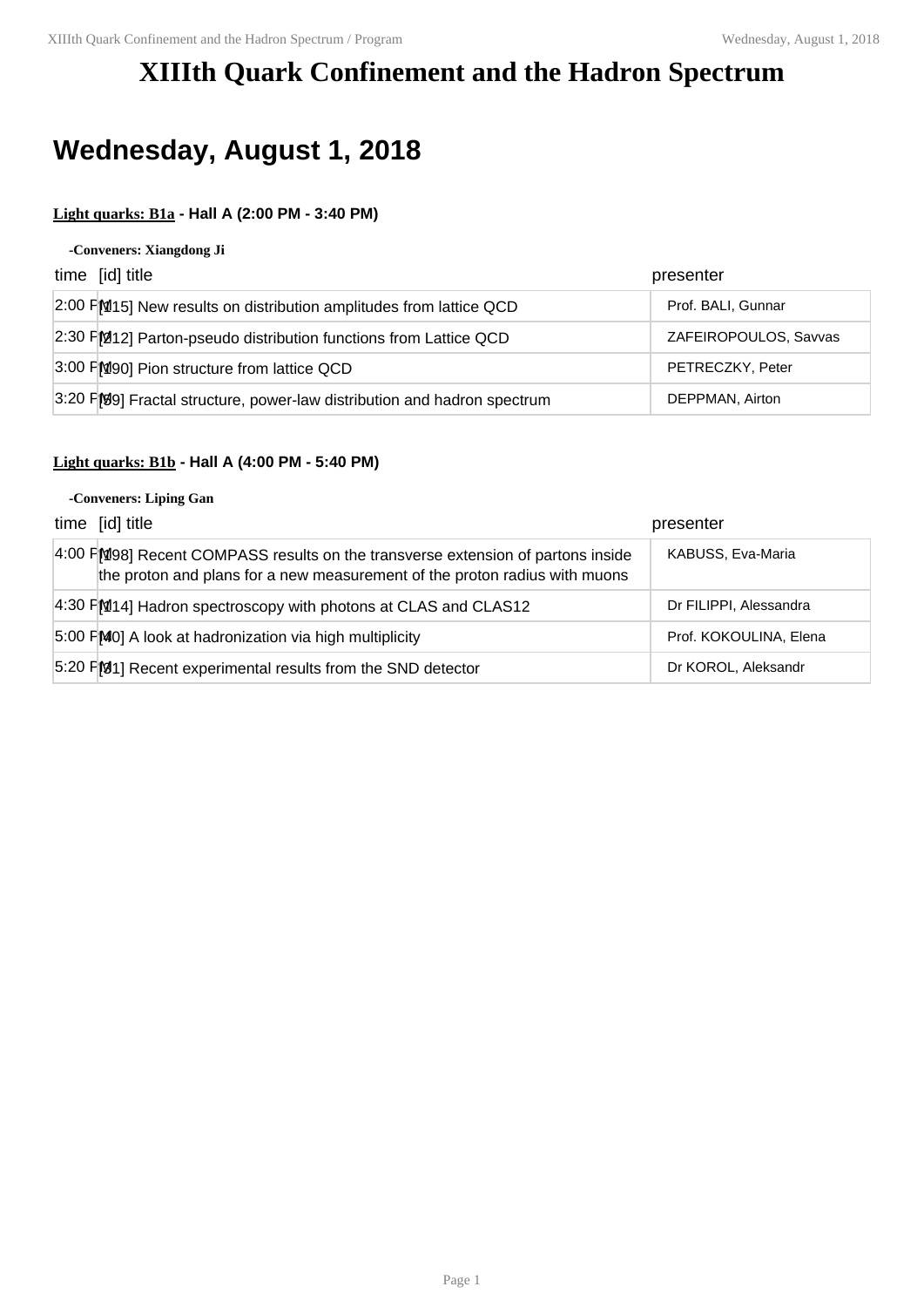## **Thursday, August 2, 2018**

## **Light quarks: B2a - Hall A (2:00 PM - 4:00 PM)**

### **-Conveners: Enrique Ruiz Arriola**

| time [id] title                                                                                        | presenter           |
|--------------------------------------------------------------------------------------------------------|---------------------|
| 2:30 FM0] Baryon masses and \$\sigma\$ terms in \$\rm SU(3)\$ \$\rm BChPT \times<br>$1/N$ $c$ \$       | Dr FERNANDO, Ishara |
| 3:00 FM2] Pseudoscalar pole contribution to the hadronic light-by-light piece of<br>\$a \mu\$          | GUEVARA, Adolfo     |
| 3:20 FM51] Radiative corrections in Dalitz decays of \$\pi^0\$, \$\eta\$ and \$\eta^\prime\$<br>mesons | Dr HUSEK, Tomáš     |

## **Light quarks: B2b - Hall A (4:20 PM - 6:20 PM)**

### **-Conveners: Wolfgang Lucha**

| time [id] title                                                           | presenter               |
|---------------------------------------------------------------------------|-------------------------|
| 4:20 FM 32] On the rare CP conserving $K \to \pi + \pi - \$ decays        | Dr KNECHT, Marc         |
| 4:50 FM66] Lattice calculation of QED corrections to hadronic decay rates | Prof. GUIDO, Martinelli |
| 5:20 FM86] Quark masses from lattice QCD                                  | RAMOS MARTINEZ, Alberto |
| 5:50 FM5] The Primakoff Experimental Program at JLab                      | Prof. GAN, Liping       |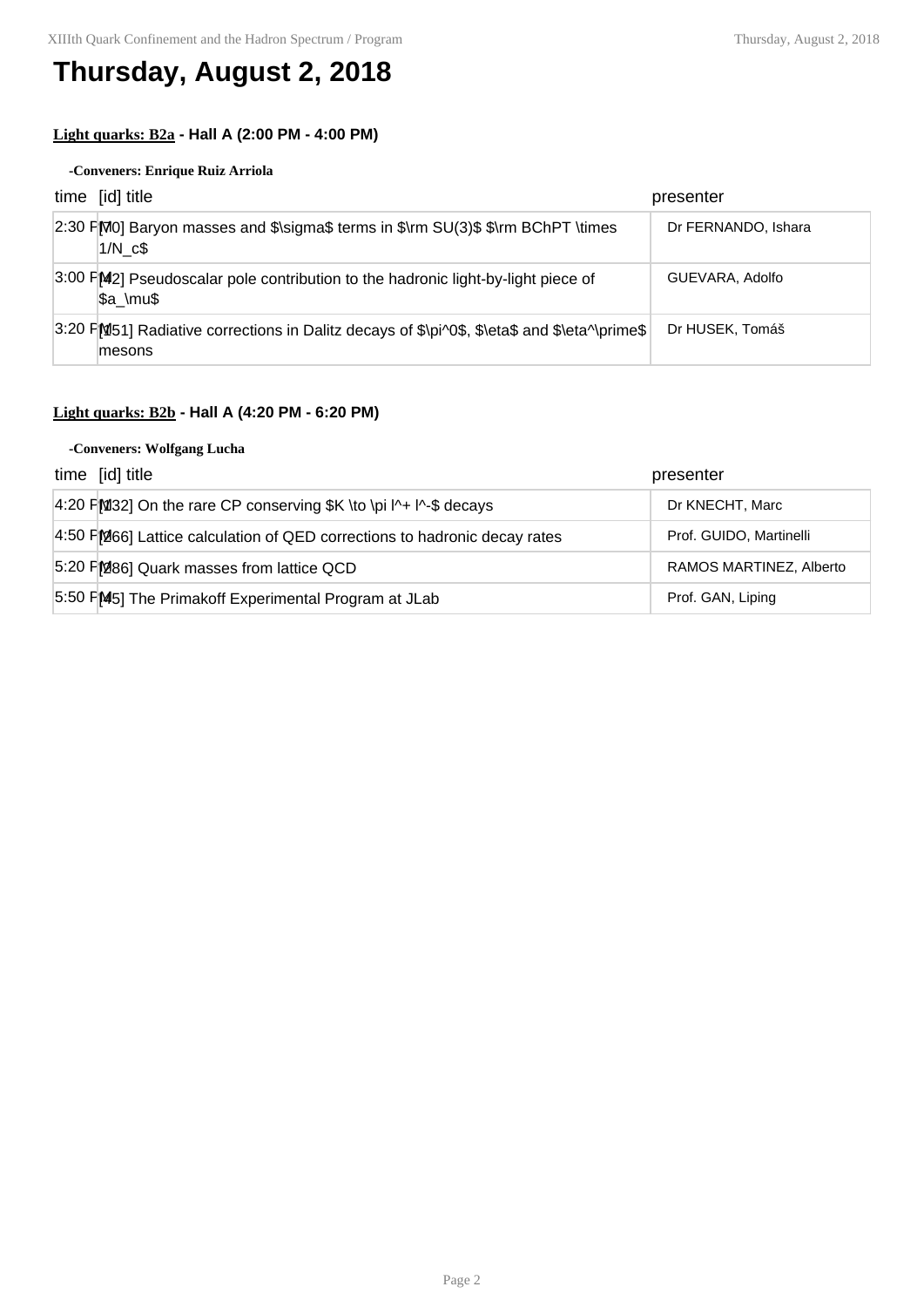## **Friday, August 3, 2018**

## **Light quarks: B3a - Hall A (2:00 PM - 3:40 PM)**

### **-Conveners: Hagop Sazdjian**

| time [id] title                                                                                         | presenter          |
|---------------------------------------------------------------------------------------------------------|--------------------|
| 2:00 FM1] Light-Quark Resonances at COMPASS                                                             | WALLNER, Stefan    |
| 2:30 PM9] Meson resonances in QCD                                                                       | DUDEK, Jozef       |
| 3:00 F[98] Dynamical spin effects in the pseudoscalar meson octet within holographic<br>light-front QCD | Dr SANDAPEN, Ruben |
| 3:20 F[95] Quark-gluon vertex and flavour-dependence of dynamical chiral symmetry<br>breaking           | SERNA, Fernando    |

## **Light quarks: B3b - Hall A (4:00 PM - 6:00 PM)**

#### **-Conveners: Jose Luis Goity**

| time [id] title                                                                                                                            | presenter             |
|--------------------------------------------------------------------------------------------------------------------------------------------|-----------------------|
| 4:00 FM87] Hyperons: Production systematics, form factors, and diquark correlations                                                        | SETH, Kamal           |
| 4:30 FM85] Studying the structure of few-hadron states                                                                                     | <b>BRICENO, Raul</b>  |
| 5:00 FM3] Exotic states and their properties in large-Nc QCD                                                                               | MELIKHOV, Dmitri      |
| 5:20 PM55] Analysis of the \$b 1\$ meson decay in local tensor bilinear representation                                                     | Dr JEONG, Kie Sang    |
| 5:40 F[293] Review of phenomenological analyses of \eta \pi resonances measured at<br>the COMPASS experiment activities and recent results | RODAS BILBAO, Arkaitz |